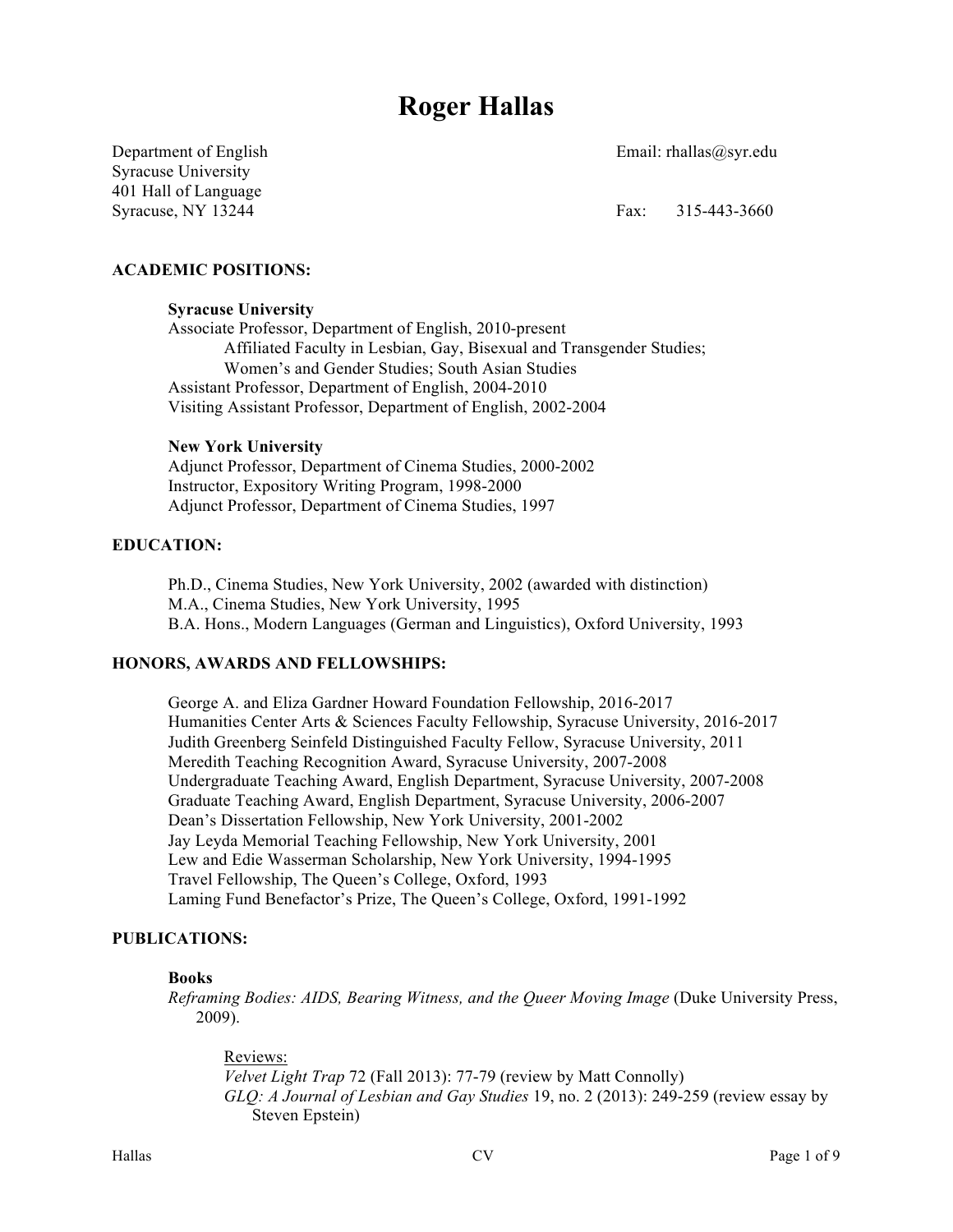*Scope*, no 25 (February 2013): 53-59 (review by Flavia Monceri)

*Media International Australia*, no. 143 (May 2012): 175 (review by Deb Waterhouse-Watson)

*Senses of Cinema*, no. 62 (2012) (review by Joseph Valle)

*Screen* 53, no. 1 (2012): 79-82 (review by Monica Pearl)

*Quarterly Journal of Speech* 91, no. 1 (2012): 109-117 (review essay by Daniel C. Brouwer)

*Culture, Health & Sexuality* 13, no. 7 (2011): 853-855 (review by David Caron) *M/C: Media & Culture* (February 2011) (review by Danielle Mulholland) *Gay & Lesbian Review* (November 2010): 44 (review by James Polchin) *A&U: America's AIDS Magazine* (November 2010) (review by Chael Needle) *Screening the Past* no. 28 (September 2010) (review by Dion Kagan) *Choice* 47, no 12 (August 2010): 2330 (review by G.R. Butters, Jr.) *Fuse* 33, no. 1 (January 2010): 47 (review by Stephanie Rogerson)

*The Image and the Witness: Trauma, Memory, and Visual Culture*, co-edited with Frances Guerin (Wallflower Press/ Columbia University Press, 2007).

## Reviews:

- *Year's Work in Critical and Cultural Theory* 18, no. 1 (2010): 327-337 (review by Nicholas Mirzoeff)
- *Hemispheric Institute E-Misférica* 7, no. 1 (2010)

Online: http://hemisphericinstitute.org/hemi/en/e-misferica-71/cabrera (review by Marta Cabrera)

- *Medienwissenschaften Rezensionen (Media Studies Reviews)* (Marburg, Germany), no. 2, 2008: 157-159 (review by Lena Christolova).
- *The Art Book* 15, no. 3 (August 2008): 72-73 (review by Kathleen MacQueen).
- *University of Sussex Journal of Contemporary History* 12 (Summer/Autumn 2008). Online: http://www.sussex.ac.uk/history/1-4-1.html (review by Ronan McKinney).

# Reprints:

Co-authored introduction to book excerpted in *Vertigo* 3, no. 8 (Spring 2008): 55-57.

# **Articles**

"Queer AIDS Media and the Question of the Archive," *GLQ: A Journal of Lesbian and Gay Studies* 16, no. 3 (2010): 431-35.

"AIDS and Gay Cinephilia." *Camera Obscura* 18, no. 1 (2003), 85-127.

"The Resistant Corpus." *Millennium Film Journal* 41 (Fall 2003), 53-60.

- "The Witness in the Archive." *The Scholar and the Feminist Online* 2, no. 1 (Summer 2003), available at http://www.barnard.edu/sfonline/
- "The Genealogical Pedagogy of John Greyson's *Zero Patience*." *Canadian Journal of Film Studies* 12, no. 1 (Spring 2003), 16-37.

# **Book Chapters**

- "Queer Anachronism and National Memory in *Proteus*," in *The Perils of Pedagogy: The Works of John Greyson*, ed. Scott MacKenzie, Brenda Longfellow and Thomas Waugh (Montreal: McGill University Press, 2013), 462-474.
- "Photojournalism, NGOs, and the New Media Ecology," in *Sensible Politics: The Visual Culture of Nongovernmental Activism*, ed. Meg McLagan and Yates McKee (New York: Zone Books, 2012), 94-114.
- "Sound, Image and the Corporeal Implication of Witnessing in Derek Jarman's *Blue*," in *The Image and the Witness: Trauma, Memory and Visual Culture*, ed. Frances Guerin and Roger Hallas (London: Wallflower Press, 2007), 37-51.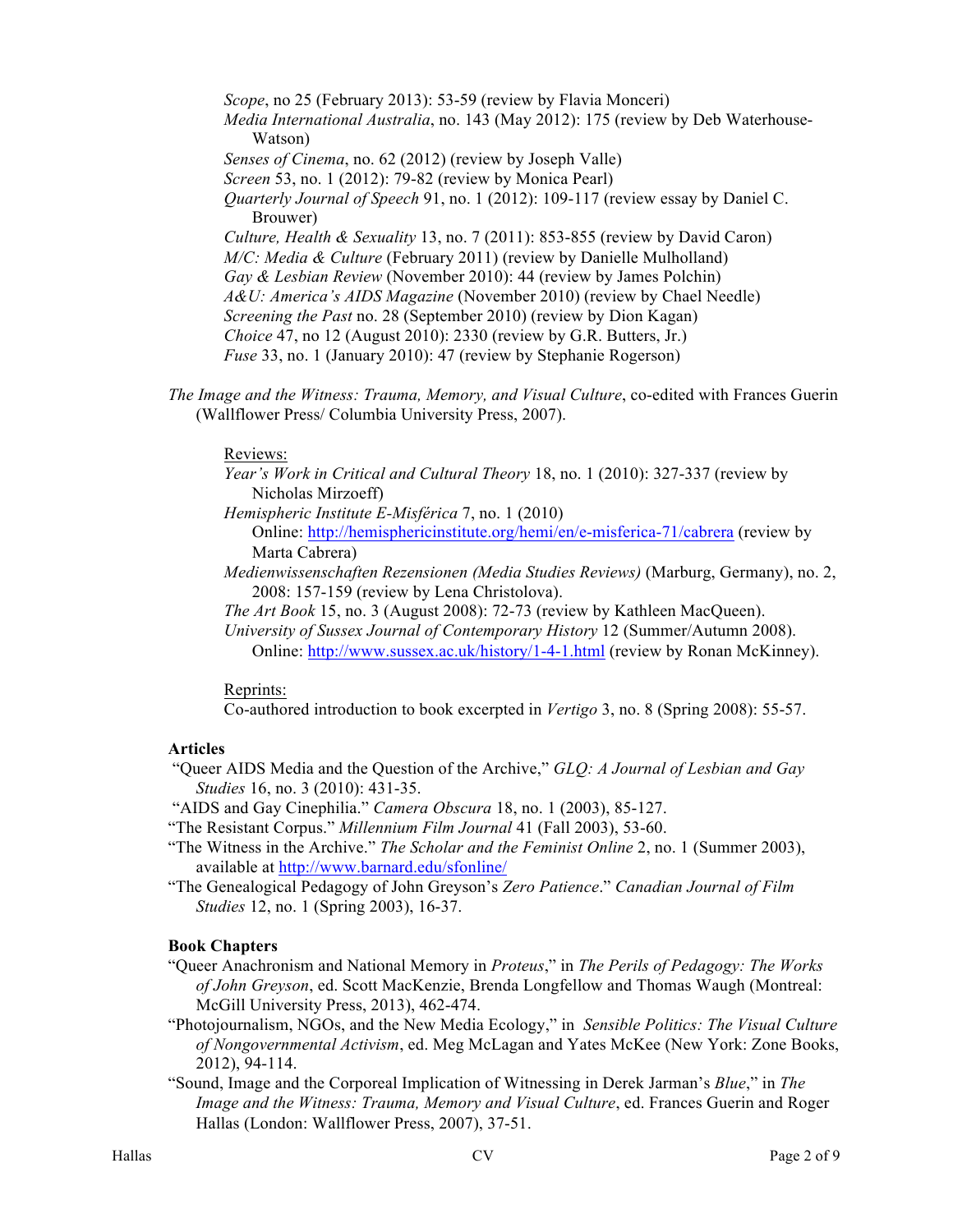"The 'Face' of AIDS: Commodity Compassion and the Global Pandemic," in *What Democracy is Like: A New Critical Realism for a Post-Seattle World*, ed. Amy Schrager Lang and Cecelia Tichi (New Brunswick: Rutgers University Press, 2005), 88-101.

## **Encyclopedia Essays**

"*Looking for Langston*" and "*Shinjuku Boys*." In *Encyclopedia of Documentary Film,* ed. Ian Aitken (London: Routledge, 2005), 821-823, 1216-1217.

#### **Reviews**

- "Thinking in Time: Review of *Shadows, Specters, Shards: Avant Garde Film and the Making of History*," *Afterimage* (January/February 2007), 35.
- "Reviewing Orthodoxies: Review of *A New History of Documentary Film*," *Afterimage* (March/April, 2006), 43-44.
- "Archaeological Digging in the June Gloom: The 51st Robert Flaherty Seminar," *Afterimage* 33, no. 1 (July/August 2005): 7-8.

#### **ACADEMIC PRESENTATIONS:**

- "Intermediality and Aesthetic Mimicry in Photography Documentaries," *Society for Cinema and Media Studies*, Atlanta, April 2, 2016.
- "Filming the Photographic Object: New Historiographies of Photography in Recent Documentary Film," *Society for Cinema and Media Studies*, Montreal, Canada, March 2015.
- "Interviews with Photography: Iconic Presence and Archival Materiality in Rithy Panh's *S21: The Khmer Rouge Death Machine* and Susana De Sousa Dias's *48*," *Visible Evidence XXI Conference,* New Delhi, India, December 2014.
- "Portraits, Perpetrators and Survivors: Reframing the Identification Photograph in the Historical Documentary," *Society for Cinema and Media Studies*, Seattle, March 14, 2014.
- "Reframing HIV/AIDS in the Fourth Decade," *XIX International AIDS Conference*, Washington D.C., July 25, 2012.
- "Moving Still/Still Moving: The Photographic and the Cinematic in Web Documentary," *Society for Cinema and Media Studies*, Boston, March 2012.
- "Towards an Interdisciplinary Documentary Studies," *Visible Evidence XVIII Conference*, New York City, August 2011.
- "Moving Still/Still Moving: The Photographic and the Cinematic in Web Documentary," *Database | Narrative | Archive Symposium*, Montreal, May 2011.
- "Queering Robben Island: Anachronism and Public Memory in *Proteus*," *Society for Cinema and Media Studies*, New Orleans, March 2011.
- "Objects, Ruins, and Moving Images: Documentary Screens in Contemporary Museum Display," *Society for Cinema and Media Studies*, Los Angeles, March 2010.
- "Teaching the Film Trailer," *Brave New Worlds of Literacy: Textual Studies and Composition for the 21st Century,* Syracuse, October 13, 2009.
- "Testimonial Navigation: The Spatial Dynamics of Web-based Human Rights Media," *Visible Evidence XVI Conference*, Los Angeles, August 2009.
- "Between the Page and the Screen: The Rhetoric and Aesthetics of Documentary Synergy," *Society for Cinema and Media Studies*, Philadelphia, March 8, 2008.
- "Between the Page and the Screen: The Rhetoric and Aesthetics of Documentary Synergy," *Visible Evidence XIV Conference*, Bochum, Germany, December 18, 2007.
- "*An Inconvenient Truth* and the Rhetoric of Global Magnitude," *Society for Cinema and Media Studies*, Chicago, March 11, 2007.
- "Animated Photojournalism: Old and New Media in the Work of Gideon Mendel," *Society for Cinema and Media Studies*, Vancouver, March 3, 2006.
- "Testimonial Databases," *Visible Evidence XII Conference*, Concordia University, Montreal, August 25, 2005.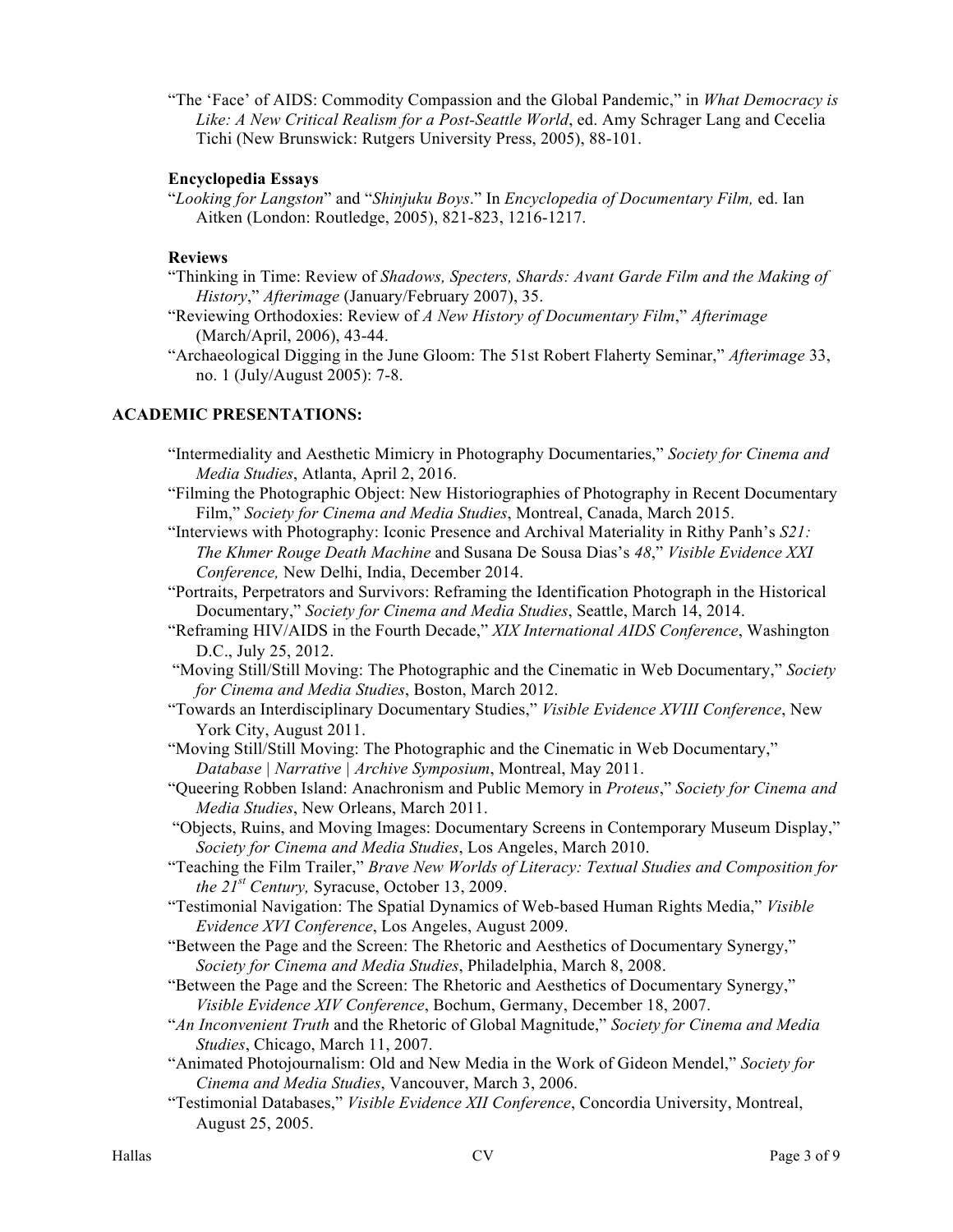- "Embodying Capital: Performance and the Body in the Anti-Corporate Documentary," *Society for Cinema and Media Studies Conference*, London, April 2, 2005.
- "The Place of Documentary," *Society for Cinema and Media Studies Conference*, London, April 2, 2005 (workshop presentation).
- "Framing AIDS as Historical Trauma," *LGBT Studies: Local, National and Global Perspectives*, Syracuse, October 23, 2004.
- "Relating the Subject/s of Global AIDS," *Society for Cinema and Media Studies Conference*, Atlanta, March 6, 2004.
- "Dying in Public: Derek Jarman and the 'Pandemonium of the Image'" *Society for Cinema and Media Studies Conference*, Minneapolis, March 6, 2003.
- "The Queer Dynamics of Lesbian and Gay Film Festivals." *Queer Visualities Conference*, Stony Brook University, November 15, 2002.
- "The Talking Head and the Shadow Archive." *Society for Cinema Studies Conference*, Denver, May 25, 2002.
- "Doubly Difficult?: Teaching Queer Experimental Media." *Society for Cinema Studies Conference*, Denver, May 24, 2002.
- "A Cinema of Small Gestures." *Cinephilia Symposium*, New York University, February 22, 2002.
- "Queer Cinephilia and AIDS." *Persistent Vision Conference*, San Francisco, June 19, 2001.
- "AIDS and Cinephilia in Queer Experimental Film." *Society for Cinema Studies Conference*, Washington D.C., May 25, 2001.
- "Re-articulated Testimony: *Fast Trip, Long Drop* and the Problem of Bearing Witness." *Visible Evidence VII Conference*, UCLA, August 20, 1999.
- "What's a Film Festival For?" *Margaret Mead Film and Video Festival*, New York, November 13, 1998.
- "Lesbian and Gay Film Festivals." (moderator) *Queer Publics/Queer Privates Conference*, New York University, May 1, 1998.
- "Lesbian/Gay Film Festivals and Their Conditions of Possibility." *Department of Cinema Studies Annual Conference*, New York University, April 6, 1997.
- "The Death of Cinema?" *Department of Cinema Studies Colloquium*, New York University, November 22, 1996.

## **INVITED PRESENTATIONS:**

- Public Lecture, "A Medium Seen Otherwise: Photography and Documentary Film," Center for Documentary Research and Practice, Indiana University, October 22, 2015.
- Conference Paper, "The Historicity of Crisis: Narrativizing AIDS Activism of the Long Eighties," *The Eighties in Theory and Practice*, Unit for Criticism and Interpretive Theory, University of Illinois, Champaign-Urbana, May 2, 2013.
- Public Lecture, "From Photojournalism to Visual Activism: Reframing HIV/AIDS in the Work of Gideon Mendel," *The Humanities Project*, University of Rochester, April 12, 2012.
- Public Lecture, "Can Images Bear Witness: The Visual Culture of AIDS Activism," *Westcott Community Center Lecture Series*, January 2011.
- Paper on Keynote Panel, "Queering Robben Island: Anachronism and Public Memory in *Proteus*," *Contained Memories Conference*, Wellington, New Zealand, December 10, 2010.
- Colloquium Paper, "Testimonial Navigation: The Spatial Dynamics of Web-based Human Rights Media," *Human Rights and Visual Culture*, Birkbeck Institute for the Humanities, Birkbeck College, London, June 11, 2010.
- Public Lecture, "Queer Anachronism and the Testimonial Space of Song in John Greyson's *Zero Patience* and *Fig Trees*," English Department, George Mason University, April 20, 2009.
- Public Lecture, "The Remediation of the Camera Witness: Documentary, Photojournalism and the New Media Ecology." *Word and Image*, Syracuse English Colloquium, March 16, 2009.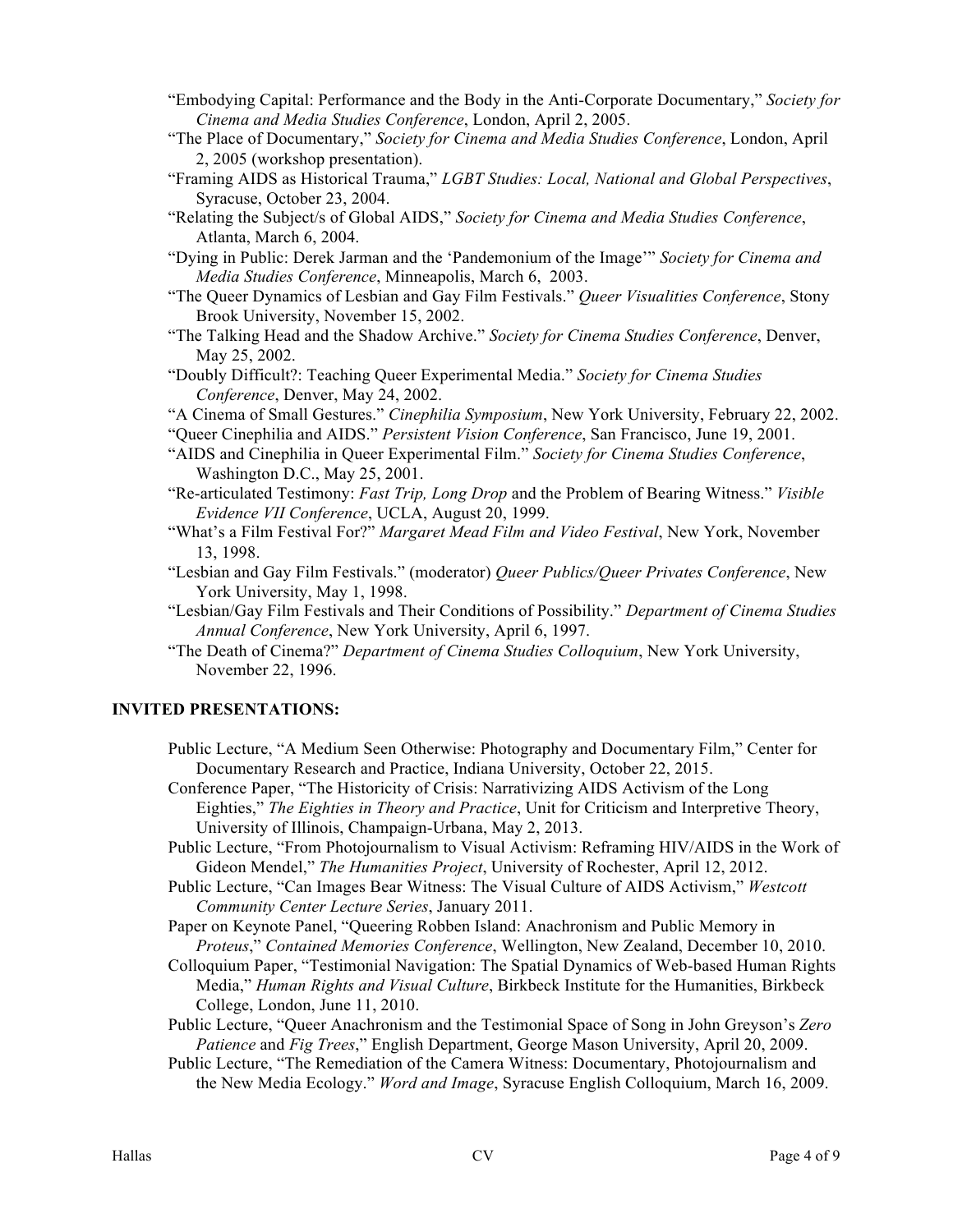- Public Lecture, "From Photojournalism to Visual Activism: Reframing HIV/AIDS in the Work of Gideon Mendel," *HIV/AIDS, Gender and Sexuality in the Globalized World*, Syracuse University, September 27, 2007.
- Guest Speaker, "*Rock Bottom,* The Crystal Meth Panic and the Gay Male Community," *Finger Lakes Environmental Film Festival*, March 28, 2007.
- Guest Speaker, "Globalizing AIDS Activism: *Pills, Profits, Protests*," SUNY Oswego Reading Initiative Film Series, October 18, 2006.
- Respondent at *Matthias Müller: Multi-Media-Poet: An International Interdisciplinary Conference*, Boston University, September 29, 2006.
- Public Lecture, "John D. Freyer and the Art of Documenting," *Is It Art? Series*, Everson Museum of Art, Syracuse, November 16, 2005.
- Public Lecture, "The Genealogical Pedagogy of John Greyson's *Zero Patience*." *Film Studies Colloquium*, University of Kent, Canterbury (UK), December 12, 2001.

Guest Speaker, "The Opportunities and Limitations of the Talking Head Documentary" and "Abstraction and Embodiment." *Representing AIDS*, an undergraduate course taught by Prof. Louise Spence, Media Studies Program, Sacred Heart University, March 21 and April 25, 2001.

## **PRESENTATIONS AT SYRACUSE UNIVERSITY:**

- "The Visuality of AIDS," *Disability, AIDS and U.S. Culture*, a graduate seminar taught by Chris Bell, Cultural Foundations of Education, February 12, 2009.
- "What is Queer Visual Culture?" *Queer Visual Culture* series, LGBT Studies Program, September 18, 2007.
- "Modernist Cinema and Machine Aesthetics," *History of Bauhaus*, an undergraduate course taught by Prof. Elizabeth Fowler, History of Art, April 17, 2007.
- "Testimonial Databases: Archiving the Witness in the Shoah Foundation and the ACT UP Oral History Project," *English and Textual Studies Faculty-Undergraduate Roundtable*, February 15, 2006.
- "Film and Semiotics." *Survey of Film Theory*, an undergraduate course taught by Prof. Soon-Mi Yoo, Transmedia Department, November 15, 2006.
- "Fassbinder and Sirk: *Angst Essen Seele Auf*," *German Film/Old and New*, an undergraduate course taught by Prof. Gerlinde Ulm-Sanford, Department of Language, Literature and Linguistics, November 3, 2004.
- "AIDS and the Representation of Sexuality." *Learning Communities: Living in a Diverse Society*, an undergraduate course taught by Prof. Silvio Torres-Saillant, Department of English, October 14, 2003.
- "AIDS and the Representation of Sexuality." *Learning Communities: Living in a Diverse Society*, an undergraduate course taught by Prof. Silvio Torres-Saillant, Department of English, September 10, 2002.

## **ADMINISTRATIVE SERVICE:**

#### **English Department, Syracuse University**

Ad Hoc Committee on Undergraduate Curriculum Revision, 2015-2016 Chair, Faculty Search Committee, US Film, 2014-2015 Chair, Faculty Search Committee, US Film, 2013-2014 Director of Undergraduate Studies, 2011-2013 Agenda Committee, Spring 2008, 2008-2010, 2011-2013 Web Advisory Committee, Fall 2010-Fall 2011 Faculty Search Committee, New Media Studies, 2009-2010 Ad Hoc Committee on Undergraduate Curriculum, Fall 2009 Undergraduate Committee, Spring 2006, 2007-2008, 2010, 2014-2015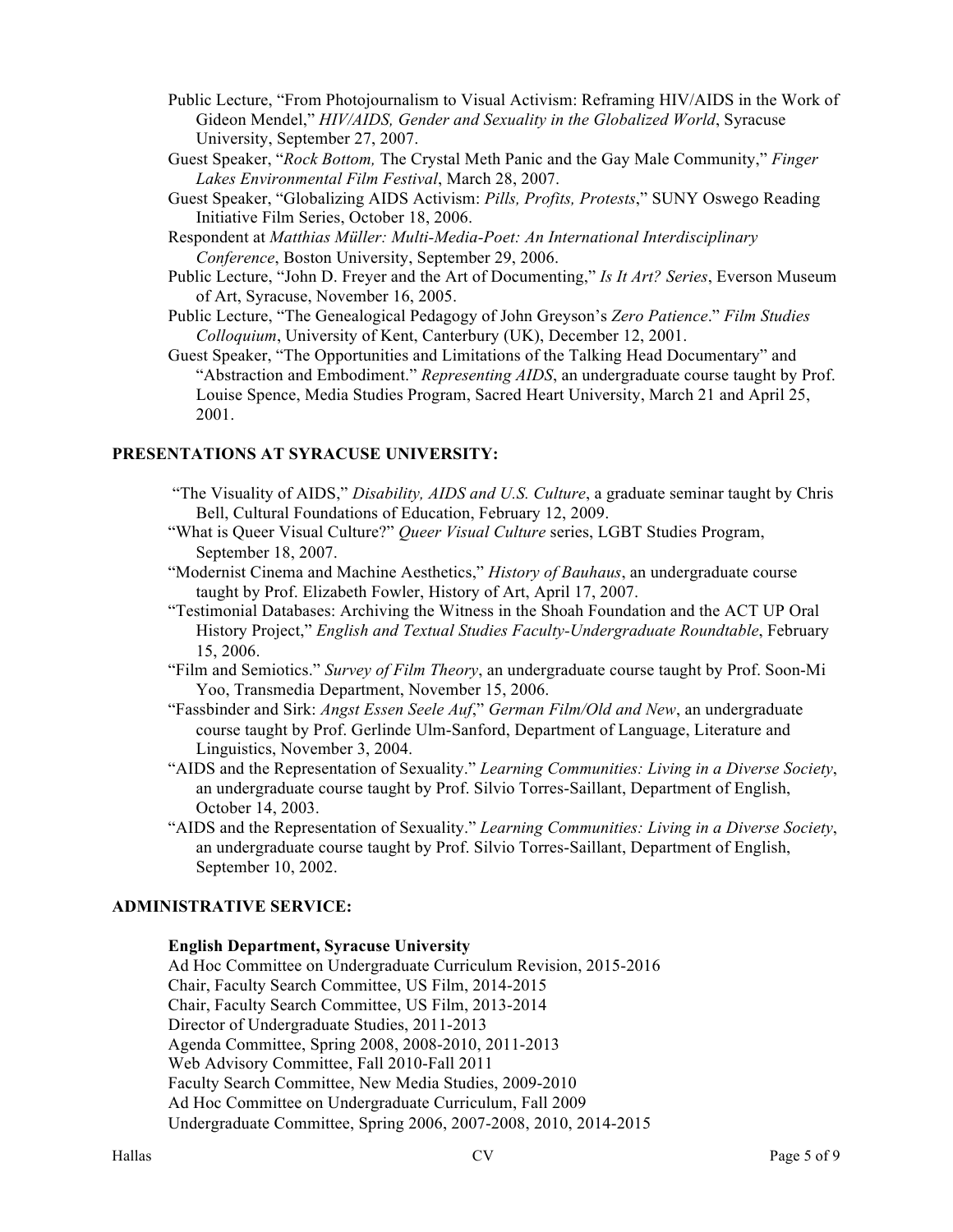Graduate Committee, 2006-2007 Subcommittee on the Graduate Colloquium, Summer 2006 Primary Faculty Liaison for English Department, Future Professoriate Project, 2004-2005 Department Faculty Advisor, 2004-present

#### **College of Arts and Sciences, Syracuse University**

Director, LGBT Studies Program, 2012-2015

Co-Director, LGBT Studies Program, 2011-2012 Co-organizer, That's Entertainment!: Valedictory Symposium for Steven Cohan, 2014 Organizing Committee, LGBT/Queer Studies: Towards Trans/national Scholarly and Activist Kinships Conference, Madrid, 2011 Humanities Council, LGBT Studies Program representative, 2010-2012, 2014-2015 Organizing Committee, Transnationalizing LGBT Studies Conference, Syracuse, 2009 Web Advisory Committee, Spring 2009-Spring 2010 Lower Division Faculty Advisor, 2003-2006

#### **Syracuse University**

Co-Director, Syracuse University Human Rights Film Festival, 2010-present Seinfeld Faculty Award Selection Committee, Spring 2016 Investigative Team, Academic Freedom Tenure and Professional Ethics Committee, 2012-present Academic Integrity Policy Review Advisory Committee, 2015-2016 Syracuse University Senator, 2009-2013 SU Abroad London Faculty Committee, 2014-2015 Faculty Mentor, Center for Fellowship & Scholarship Advising, Spring 2013-present Humanities Center Faculty Advisory Board, 2011-2015 Seinfeld Student Award Selection Committee, Spring 2012 Search Committee, Associate Director, LGBT Resource Center, Fall 2011 Senate Committee on the Library, 2009-2010 Search Committee, English Librarian, Bird Library, Fall 2008 University Committee on Copyright, Fall 2007-Spring 2012 Visible Memories Conference, Organizing Committee, Fall 2007-Fall 2008 LGBT Studies Faculty Liaison to Bird Library, Fall 2007-present Visual Arts and Cultures Cluster, Humanities Corridor of Central New York, Fall 2006-present Senate Committee on Lesbian, Gay, Bisexual, and Transgendered Concerns, 2004-2007, 2011- 2012

#### **Other Organizations**

Programming Committee, Society for Cinema and Media Studies Conference 2016 Steering Committee, Visible Evidence XVIII Conference, New York City, August 2011 Copy Editor, New York Lesbian and Gay Film Festival, 1998-2000 Assistant to Film Coordinator, New York Film Festival & New Directors/New Films, 1997 Programming Assistant, New York Lesbian and Gay Film Festival, 1994-1995

# **PROGRAMMING:**

*Digital Witness Symposium*, annual symposium funded by the CNY Humanities Corridor and SU Humanities Center, 2010-2014.

*The Politics and Practices of Queer Archives*, a two-day symposium, April 10-11, 2014. *The Halfmoon Files* (Philip Scheffner, Germany, 2007): Northeast filmmaker tour of award

winning documentary, including its U.S. premiere, Fall 2009.

*Queer Visual Culture*, year-long series of speakers, screenings and visiting artists, including Chris Straayer, Steven Cohan, Abigail Child and William E. Jones, LGBT Studies Program, Syracuse University, 2007-08.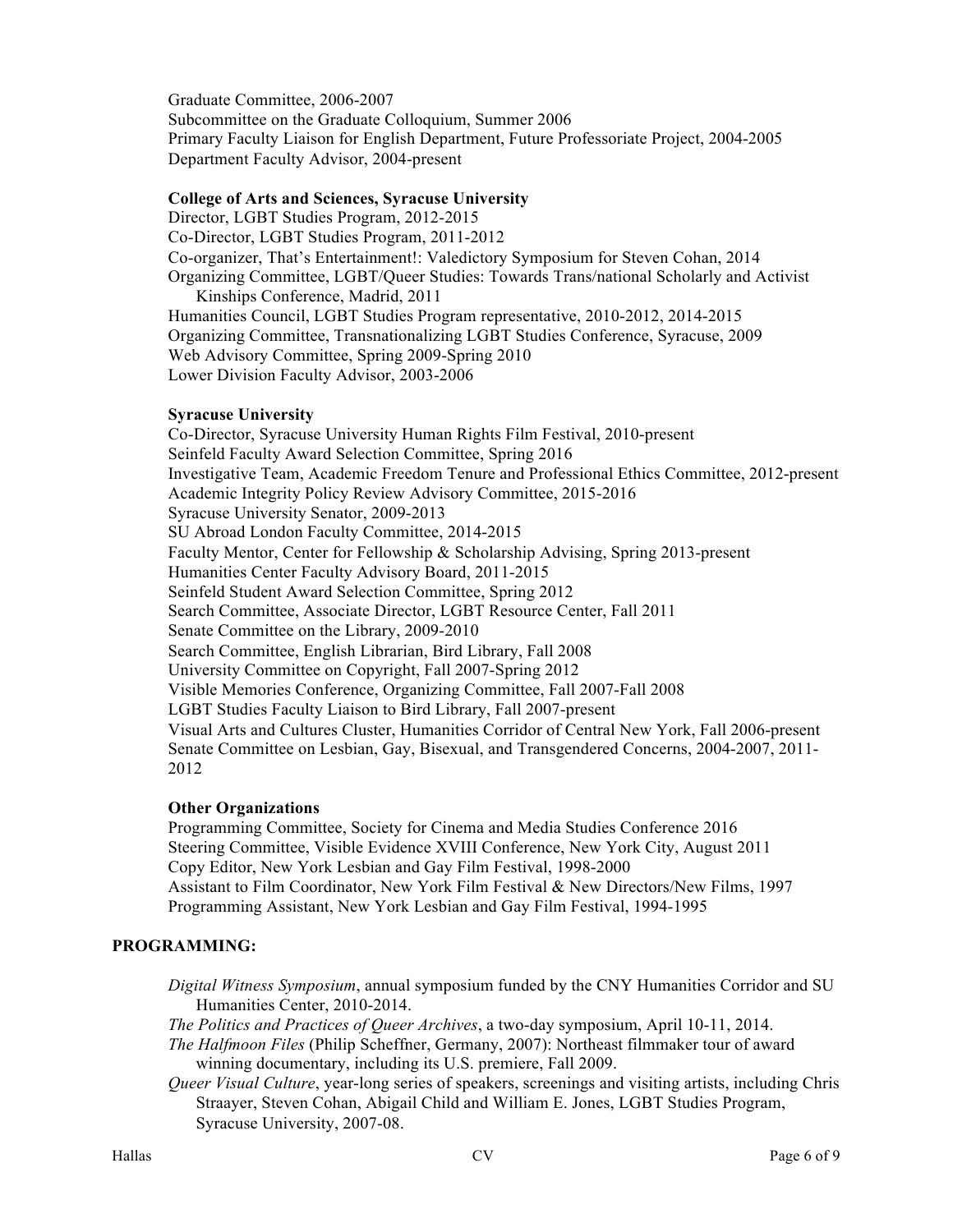## **TEACHING INTERESTS:**

Documentary media, experimental film and video, LGBT studies, film theory, world cinema, popular culture, visual culture, trauma studies, and globalization.

#### **COURSES TAUGHT:**

#### **Undergraduate Courses (Syracuse University)**

Cinema and the Documentary Idea Contemporary British Cinema Documenting Sexualities Film and Culture Film Form/Film Theory Interpretation of Film The Media of Witnessing National and Postcolonial Cinema Queer Histories, Communities and Politics Reading Popular Culture Reading Visual Culture Sexualities, Genders, Bodies World Cinema

#### **Graduate Courses (Syracuse University)**

Visual Cultures of Witnessing Film, Photography and the Documentary Idea Cinema and the Documentary Idea Film Theory Visual Culture Cinema and the World

#### **Syracuse University Abroad**

Sex, Gender and the City (London)

# **Syracuse University Project Advance (High School Teacher Training)**

The Documentary Idea (Summer seminar)

#### **Undergraduate Courses (New York University)**

The Language of Film Film Noir International Cinema at the Millennium Contemporary British Cinema Writing Workshop I & II

#### **PhD DISSERTATION SUPERVISION:**

Christopher Barnes, Advisor, "Constricted Visuality: Carceral Counter-Visions in U.S. Documentary Film," Prospectus defended May 2016.

Jordan Wood, Co-Advisor, "Bodies that Play: Gender, Regulation, and Pleasure in the Video Game," Prospectus defended May 2016.

Staci Stutsman, Co-Advisor, "Transgressive Tears: Performance and Melodramatic Unruliness," Prospectus defended April 2015.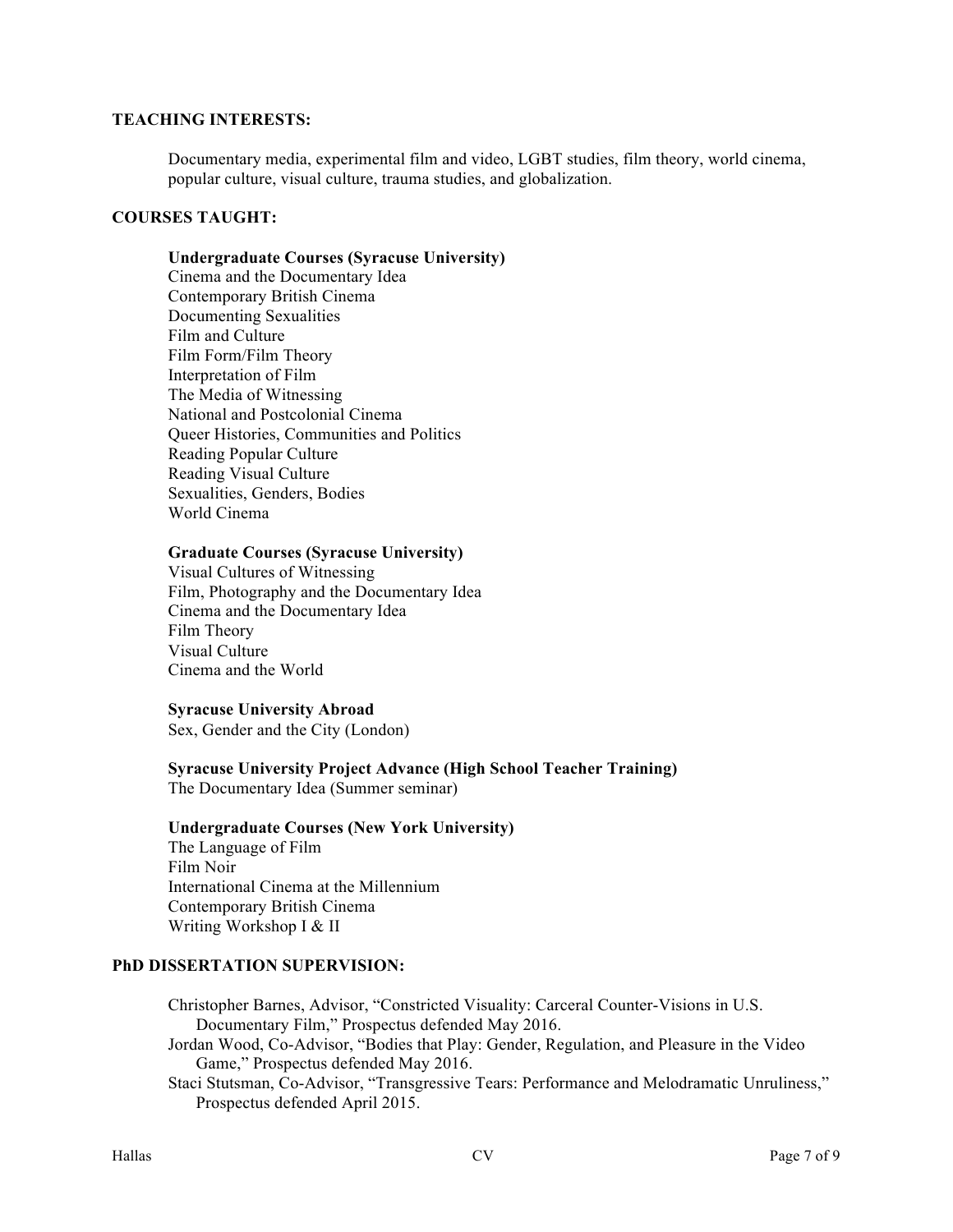- T.J. West, Co-Advisor, "History's Perilous Pleasures: Experiencing Antiquity in Postwar Popular Culture," Prospectus defended April 2015.
- Lindsey Decker, Advisor, "Transnational Genre Hybridity and the British Horror Film, 2002- 2012," Dissertation defended May 2016.
- Thomas Witholt, Co-Advisor, "Heartless Men: Discourses of Quality and the Disavowal of Melodrama in Film and Television," ABD, withdrew from PhD program in 2015.
- Rebekah Orr, Fourth Reader, "Constituting the Queer Archive: Power, Exclusion and Queer Community Archives," Prospectus defended September 2012.
- Sarah Barkin, Advisor, "Reframing the Conflict: Subjectivity and Aesthetic Experimentation in Israeli and Palestinian Documentaries, 2000-2012," Prospectus defended August 2012.
- Steven Doles, First Reader, "Assertive Fictions: Arguments and Audiences of the Postwar Social Problem Film, 1945-1955," Dissertation defended November 2014.
- Gohar Siddiqui, First Reader, "Gender and Nation in Bollywood Remakes of Hollywood," Dissertation defended September 2013.
- Soumitree Gupta, Second Reader, "Towards a Political Economy of Home." Dissertation defended January 2013.
- Tanushree Ghosh, Fourth Reader, "Guilty Looks: The Pain and Pleasures of Liberal Reform in Late Victorian Britain." Dissertation defended July 2011.
- Michael Dwyer, Second Reader, "Back to the Fifties: The Retrospective Teen Films of the Reagan Era." Dissertation defended June 2010.
- Michael O'Connor, Second Reader, "To Form a More Perfect Ireland: Mary Anne Sadlier and Global Irishness." Prospectus defended November 2007.
- Cristina Stasia, First Reader, "Heroine Abuse: Feminism, Femininity and the Female Action Hero." Dissertation defended April 2011.
- Hyon-Joo Murphree, First Reader, "Toward and accented Critique of Culture: Theorizing Postcolonial East Asia." Dissertation defended September 2006.
- Karen J. Hall, First Reader, "War Games and Imperial Posture's: Spectacles of Combat in U.S. Popular Culture, 1942-2001." Dissertation defended September 2003.

## **MA DOSSIER COMMITTEES:**

- 2010: Eric van Hoose, Laurel Ahnert
- 2009: Ivy Kleinbart
- 2008: Matthew Rigilano, Michael Giffoniello, Jared Stearns, Vanessa Watts

2007: Sarah Etlinger, Meghan Boyle, Andrew Leal

- 2006: Polina Kroik, Gina Liotta, Emily Sparks
- 2005: Sarah Hogan, Matthew Garite, Gregory Ferguson
- 2003: Kristy Huffman, Andrew Adamson, Patrick Snow

#### **UNDERGRADUATE HONORS THESIS SUPERVISION:**

Bryce Renninger, "Motherhood and the Political Project of Queer Indian Cinema." Defended May 2007.

## **ENGLISH AND TEXTUAL STUDIES DISTINCTION THESIS SUPERVISION:**

Minakshi Raj, "Resisting Discourses Through Language in the Memoir from *Herculine Barbin: Being the Remains of a Nineteenth Century Hermaphrodite,*" Defended May 2013. Stephanie Voulgaris, "Redefining Space, Redrawing Borders: The Defying of Fortress Europe through Michael Haneke's *Code Unknown*." Defended May 2008.